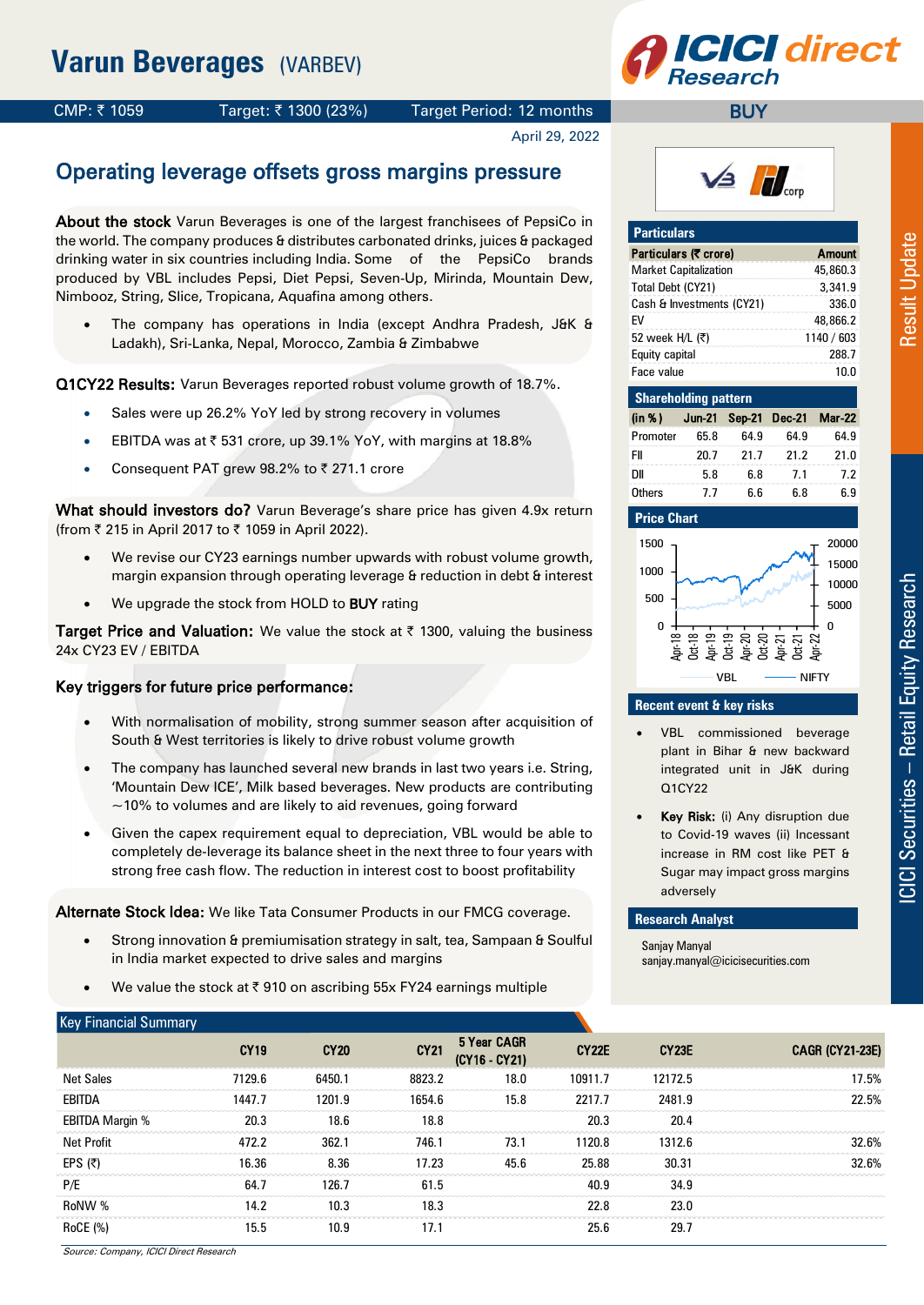### Key takeaways of recent quarter

Q1CY22 Results: Early summer & extreme heat driving volumes at stupendous pace

- Varun Beverage saw strong revenue growth of 26.2% to  $\bar{\tau}$  2827.5 crore led by 18.7% volume growth & 6.3% realisation growth. The company clocked a volume of 180 million cases during the quarter, which includes 70% volumes from carbonated drinks (CSD), 7% from juices & 23% from water
- The growth was driven by strong demand conditions across geographies. Realisation increase came from price hikes in select SKUs (1-2%) in India, reduction in trade discounts (2-3%) and change in product mix ( $\sim$ 2%). With increase in out of home activity, single pack & 'on-the-go' sales have grown significantly. Single pack commands relatively higher margins
- Gross margins contracted 427 bps during the quarter mainly on account of higher PET chip prices. Though the company has reduced the weight of PET bottles & procured high inventories of PET chip before the season, still incessant commodity inflation adversely impacted gross margins
- With the operating leverage benefits & cost cutting measures, VBL saved 511 bps in overhead spends & 91 bps in employee spends in Q4. This led to 39% jump in operating profit to  $\bar{\tau}$  531 crore with 175 bps expansion in operating margins. Given, high growth in operating profit & 19% dip in interest cost, net profit grew by a stupendous 98.2% to  $\bar{\tau}$  271.1 crore
- VBL commissioned new beverage manufacturing plant in Bihar and new backward integrated unit in J&K during Q1CY22. It also entered into an agreement to manufacture "Kurkure Puffcorn" for PepsiCo India & invested |23 crore towards manufacturing plant
- The company has written off ( $\bar{\tau}$  14.6 crore) plant & machinery (CSD glass & cane line) at Roha, Maharashtra & moved the packaged drinking water line to Paithan plant. The plant was running on sub-optimal capacity utilisation
- Energy drink 'Sting', milk based beverages & Tropicana juices are growing at rapid pace & manufacturing line are running at 100% utilisation. String now contributes 6-7% whereas Tropicana & Milk based beverages are contributing 2% & 0.5% to the volumes. Its Pathankot facility for Tropicana is running at full capacity and the company would set up a second Tropicana plant by next season
- Capacity utilisation levels were closer to 65% in the peak month of 'May' in pre-Covid summer (2019). However, it would be closer to full utilisation in May in the current season (2022). This depicts strong demand conditions for beverage category
- All international territories have witnessed high growth led by extreme heat, low base & enhanced reach. Sri-Lanka & Morocco saw 37% & 50% volume growth during the quarter
- Despite steep commodity inflation, the company has secured its supplies for PET chip for the season. Other key raw material like sugar prices are likely to remain benign. Considering, high operating leverage, the company would be able to clock operating margins in the range of 20-21%
- Net debt is at ₹ 3100 crore as on March 2022 while the capex would be equal to depreciation provisioning. The company would be utilising part of the cash flows for debt repayment & capex
- The Board has recommended a bonus issue of one equity share for every two equity shares held as on the record date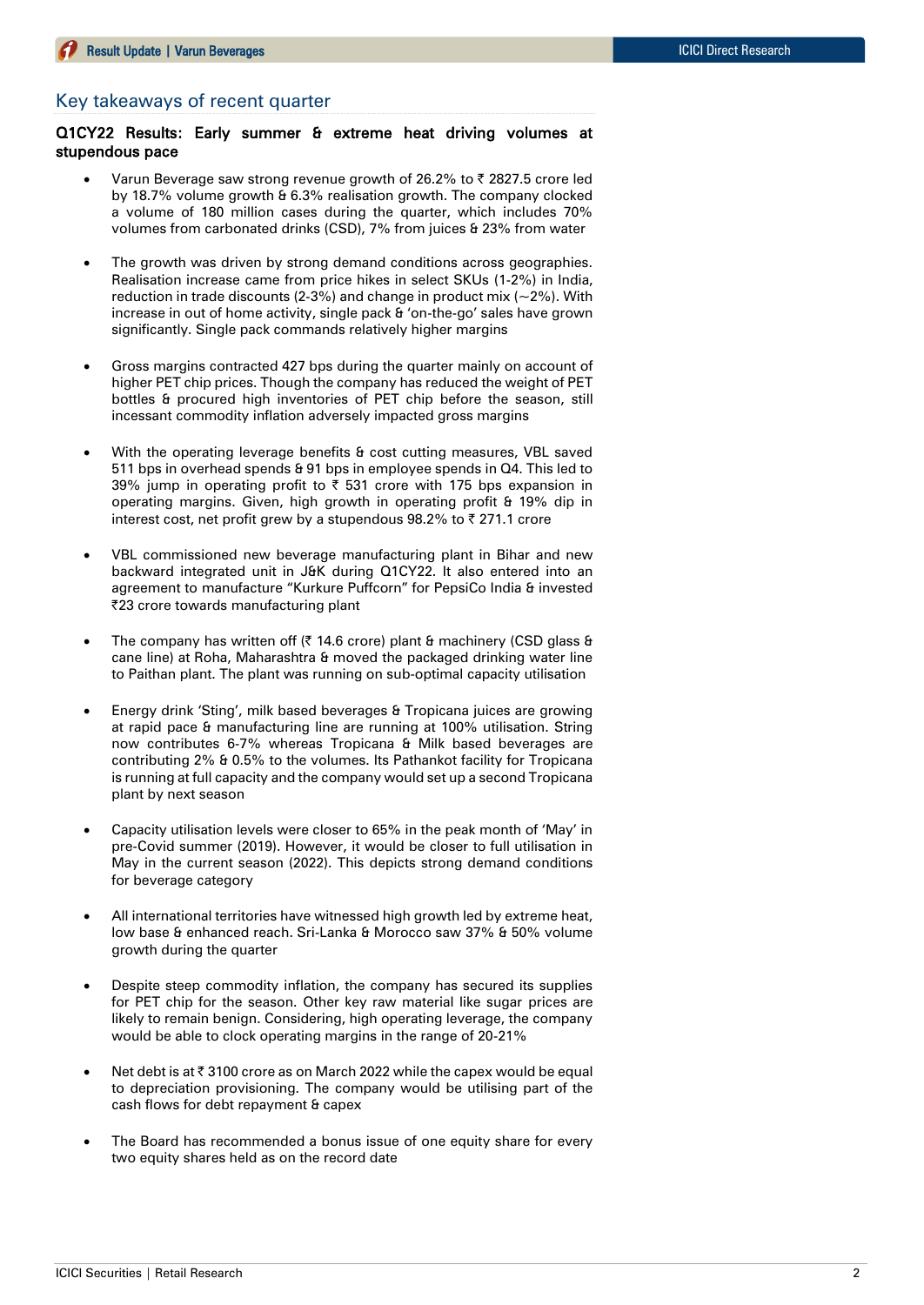| Exhibit 1: Peer Comparison          |             |       |            |        |      |                  |      |                                                                                                 |      |       |      |        |             |      |                   |       |      |                 |       |
|-------------------------------------|-------------|-------|------------|--------|------|------------------|------|-------------------------------------------------------------------------------------------------|------|-------|------|--------|-------------|------|-------------------|-------|------|-----------------|-------|
| Sector / Company                    | <b>CMP</b>  | ΤP    |            | M Cap  |      | Sales growth (%) |      | <b>EBITDA Margins (%)</b>                                                                       |      |       |      | P/E(x) |             |      | <b>RoE</b> (%)    |       |      | <b>RoCE (%)</b> |       |
|                                     | $\mathbf C$ |       | (₹) Rating |        |      |                  |      | (₹Cr) FY22E FY23E FY24E FY22E FY23E FY24E FY22E FY23E FY24E FY22E FY23E FY24E FY22E FY23E FY24E |      |       |      |        |             |      |                   |       |      |                 |       |
| Nestle (NESIND)                     | 18428       | 19050 | Hold       | 175243 | 10.2 | 10.2             | 0.0  | 24.4                                                                                            | 23.2 | 0.0   | 75.5 | 71.9   | 62.3        |      | 111.3 110.4       | 111.8 | 58.7 | 58.8            | 62.9  |
| Tata Consumer (TATGLO)              | 812         | 910   | Buv        | 70404  | 8.9  | 8.4              | 9.7  | 13.86                                                                                           | 14.6 | 14.92 | 65.1 |        | 54.36 47.12 |      | 7.204 8.334 9.185 |       |      | 8.882 9.947     | 10.79 |
| Varun Beverage (VARBEV)             | 1059        | 1300  | Buv        | 45860  | 36.8 | 26.2             | 0.0  | 18.8                                                                                            | 20.3 | 20.4  | 61.5 | 40.9   | 34.9        | 18.3 | 22.8              | 23.0  | 17.1 | 25.6            | 29.7  |
| Zydus Wellness (ZYDWEL)             | 1682        | 2200  | Buv        | 10819  | 10.4 | 9.6              | 10.5 | 18.2                                                                                            | 19.5 | 20.1  | 33.1 | 27.2   | 23.3        | 6.9  | 8.3               | 9.4   | 6.7  | 8.0             | 9.1   |
| $\alpha$ $\alpha$ $\alpha$ $\alpha$ |             |       |            |        |      |                  |      |                                                                                                 |      |       |      |        |             |      |                   |       |      |                 |       |

Source: Company, ICICI Direct Research

Varun Beverages has been able to grow the volumes at a splendid pace after two years of disruption due to covid-19 during summers. The growth was aided by low base & early onset of summer season with extreme heat in North India. Further, the company has also got the benefit of acquired Southern & Western territories two years after acquisition. VBL was agile in procuring key raw material (PET chips) well in advance to safeguard from volatility in commodity prices. We believe higher volume growth would result in operating leverage benefits going forwards as well, which would help it sustain operating margins despite pressure on gross margins. We like the strategy of introducing new products (Sting, Milk based Beverages & Tropicana) to grow through volumes over the longer period. We maintain our positive stance on the stock. We upgrade the stock from HOLD to BUY rating with a revised target price of ₹ 1300 (earlier: ₹ 1050).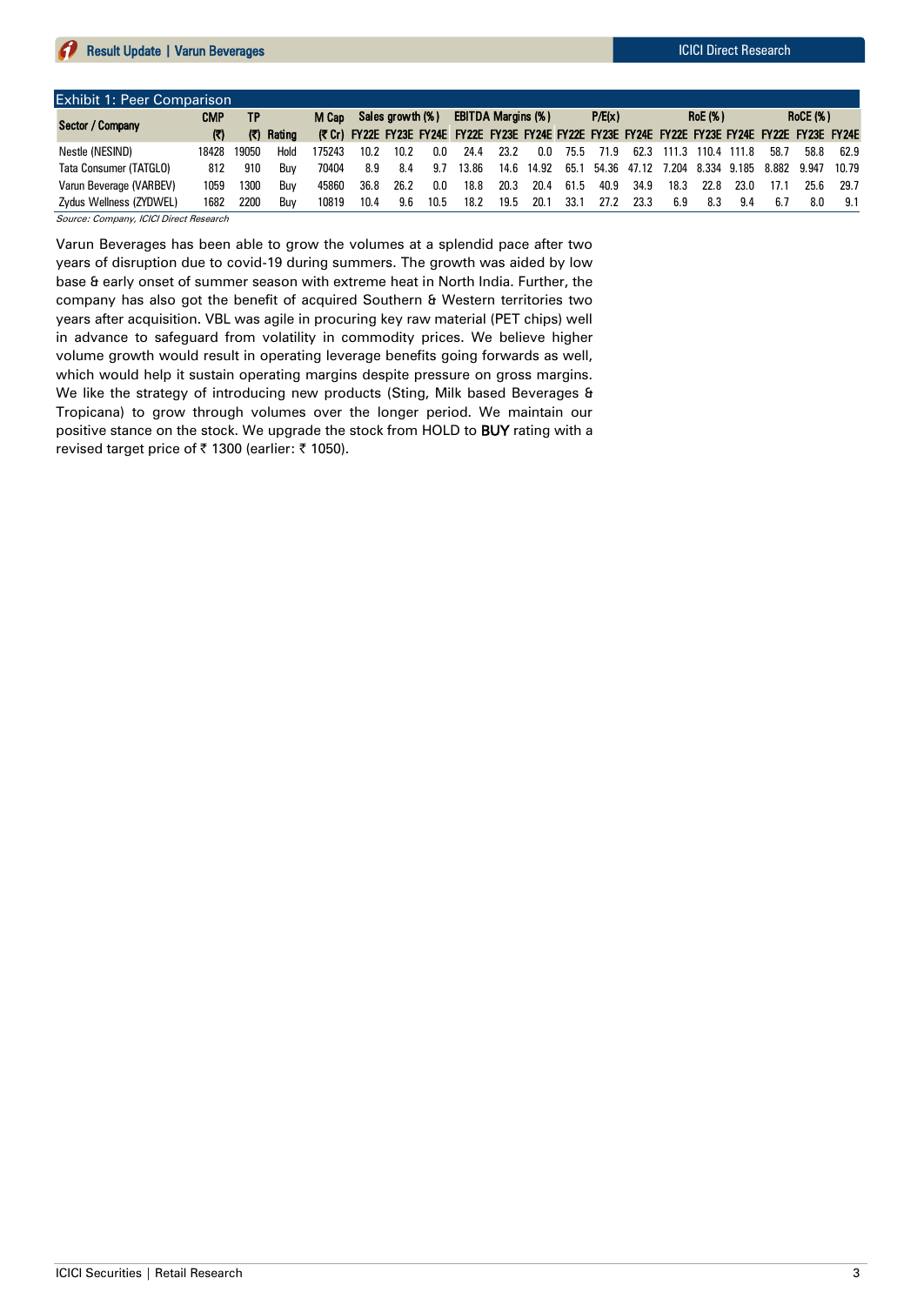# **Result Update | Varun Beverages International Accords and Teacher and Teacher Accords ICICI Direct Research**

| Exhibit 2: Variance Analysis |         |         |           |         |          |                                                                                                                                                                                     |  |  |  |  |  |
|------------------------------|---------|---------|-----------|---------|----------|-------------------------------------------------------------------------------------------------------------------------------------------------------------------------------------|--|--|--|--|--|
| Particulars (₹ crore)        | Q1CY22  | Q1CY21  | YoY (%)   | Q4CY21  | $Q0(\%)$ | <b>Comments</b>                                                                                                                                                                     |  |  |  |  |  |
| <b>Net Sales</b>             | 2,827.5 | 2,240.9 | 26.2      | 1,734.3 | 63.0     | Net sales grew by 26.2% led by 18.7% volume growth & 6.3%<br>realisation growth                                                                                                     |  |  |  |  |  |
| <b>Raw Material Expenses</b> | 1,370.2 | 990.2   | 38.4      | 773.8   | 77.1     | Gross margin contracted by 427 bps on account of steep commodity<br>inflation in PET chip prices. The company has procured Key raw<br>material inventories before the season itself |  |  |  |  |  |
| <b>Employee Expenses</b>     | 275.1   | 238.4   | 15.4      | 259.8   | 5.9      |                                                                                                                                                                                     |  |  |  |  |  |
| Other operating Expenses     | 651.2   | 630.7   | 3.3       | 493.1   | 32.1     | The company was able to save overhead spends by 511 bps due to<br>cost rationalisation measures & operating leverage                                                                |  |  |  |  |  |
| <b>EBITDA</b>                | 531.0   | 381.6   | 39.1      | 207.6   |          | 155.8 Operating profits jumped up 39.1%                                                                                                                                             |  |  |  |  |  |
| EBITDA Margin (%)            | 18.8    | 17.0    | $175$ bps | 12.0    |          | With operating leverage & cost rationalisation measures, the company<br>681 bps was able to expand margins by 175 despite contraction in gross<br>margins                           |  |  |  |  |  |
| Depreciation                 | 131.3   | 134.7   | $-2.5$    | 129.3   | 1.6      |                                                                                                                                                                                     |  |  |  |  |  |
| <b>Interest</b>              | 47.0    | 57.9    | $-19.0$   | 37.3    | 25.9     | Interest cost down by 19% due to considerable decline in debt in last<br>one year                                                                                                   |  |  |  |  |  |
| Other Income                 | 8.5     | 5.7     | 48.5      | 0.9     | 896.3    |                                                                                                                                                                                     |  |  |  |  |  |
| <b>PBT</b>                   | 361.2   | 194.7   | 85.5      | 41.9    | 763.1    |                                                                                                                                                                                     |  |  |  |  |  |
| <b>Exceptional Items</b>     | 0.0     | 0.0     |           | 0.0     |          |                                                                                                                                                                                     |  |  |  |  |  |
| Tax Outgo                    | 90.1    | 57.9    | 55.6      | 9.3     | 872.9    |                                                                                                                                                                                     |  |  |  |  |  |
| <b>PAT</b>                   | 271.1   | 136.8   | 98.2      | 32.6    | 731.8    | Given, high operating profit growth & interest cost reduction, Net profit<br>grew by $98.2%$                                                                                        |  |  |  |  |  |
| Adj. PAT                     | 271.1   | 136.8   | 98.2      | 32.6    | 731.8    |                                                                                                                                                                                     |  |  |  |  |  |

Source: Company, ICICI Direct Research

| Exhibit 3: Change in estimates |            |              |          |            |              |          |                                                                                                                                                                                                                    |  |  |  |  |
|--------------------------------|------------|--------------|----------|------------|--------------|----------|--------------------------------------------------------------------------------------------------------------------------------------------------------------------------------------------------------------------|--|--|--|--|
|                                |            | <b>CY22E</b> |          |            | <b>CY23E</b> |          |                                                                                                                                                                                                                    |  |  |  |  |
| (そ Crore)                      | <b>Old</b> | <b>New</b>   | % Change | <b>Old</b> | <b>New</b>   | % Change | <b>Comments</b>                                                                                                                                                                                                    |  |  |  |  |
| <b>Net Sales</b>               | 9,869.9    | 10.911.7     | 10.6     | 10,852.5   | 12,172.5     |          | Wiith the robust Q1 numbers & high demand for<br>12.2 beverages in extreme summer, we have changed our<br>volume estimates for CY22 & CY23                                                                         |  |  |  |  |
| EBITDA                         | 1.929.1    | 2.217.7      | 15.0     | 2,156.0    | 2.481.9      | 15.1     |                                                                                                                                                                                                                    |  |  |  |  |
| <b>EBITDA Margin(%)</b>        | 19.5       | 20.3         | 78 bps   | 19.9       | 20.4         | 52 bps   | The company procured PET chip prices last quarter itself<br>to safeguard from volatility from raw material prices.<br>This along with operating leverage, we are changing our<br>earnings estimate numbers as well |  |  |  |  |
| <b>PAT</b>                     | 886.5      | 1,120.8      | 26.4     | 1.093.3    | 1,312.6      | 20.1     | With the expected reduction in debt levels, we upgrade<br>our earnings estimates as well                                                                                                                           |  |  |  |  |
| EPS $(7)$                      | 20.5       | 25.9         | 26.4     | 25.2       | 30.3         | 20.1     |                                                                                                                                                                                                                    |  |  |  |  |

Source: ICICI Direct Research

| Exhibit 4: Assumptions         |             |             |                |                  |             |                  |             |                  |                                                |  |  |  |
|--------------------------------|-------------|-------------|----------------|------------------|-------------|------------------|-------------|------------------|------------------------------------------------|--|--|--|
|                                |             |             | <b>Current</b> |                  |             | Earlier          |             |                  |                                                |  |  |  |
| Particulars (in million cases) | <b>CY18</b> | <b>CY19</b> | <b>CY20</b>    | CY <sub>21</sub> | <b>CY22</b> | CY <sub>23</sub> | <b>CY22</b> | CY <sub>23</sub> | Comments                                       |  |  |  |
| Carbonated Products            | 257.0       | 347.0       | 309.0          | 399.8            | 479.8       | 523.5            | 439.8       |                  | 470.6 We changed our volume estimates given    |  |  |  |
| Non Carbonated drinks          | 22.0        | 33.0        | 26.0           | 36.1             | 44.5        | 49.8             | 41.6        |                  | 46.5 strong demand conditions in summer season |  |  |  |
| Water                          | 61.0        | 111.0       | 90.0           | 132.3            | 165.4       | 185.2            | 153.5       | 171.9            | & low base of last year                        |  |  |  |

Source: ICICI Direct Research

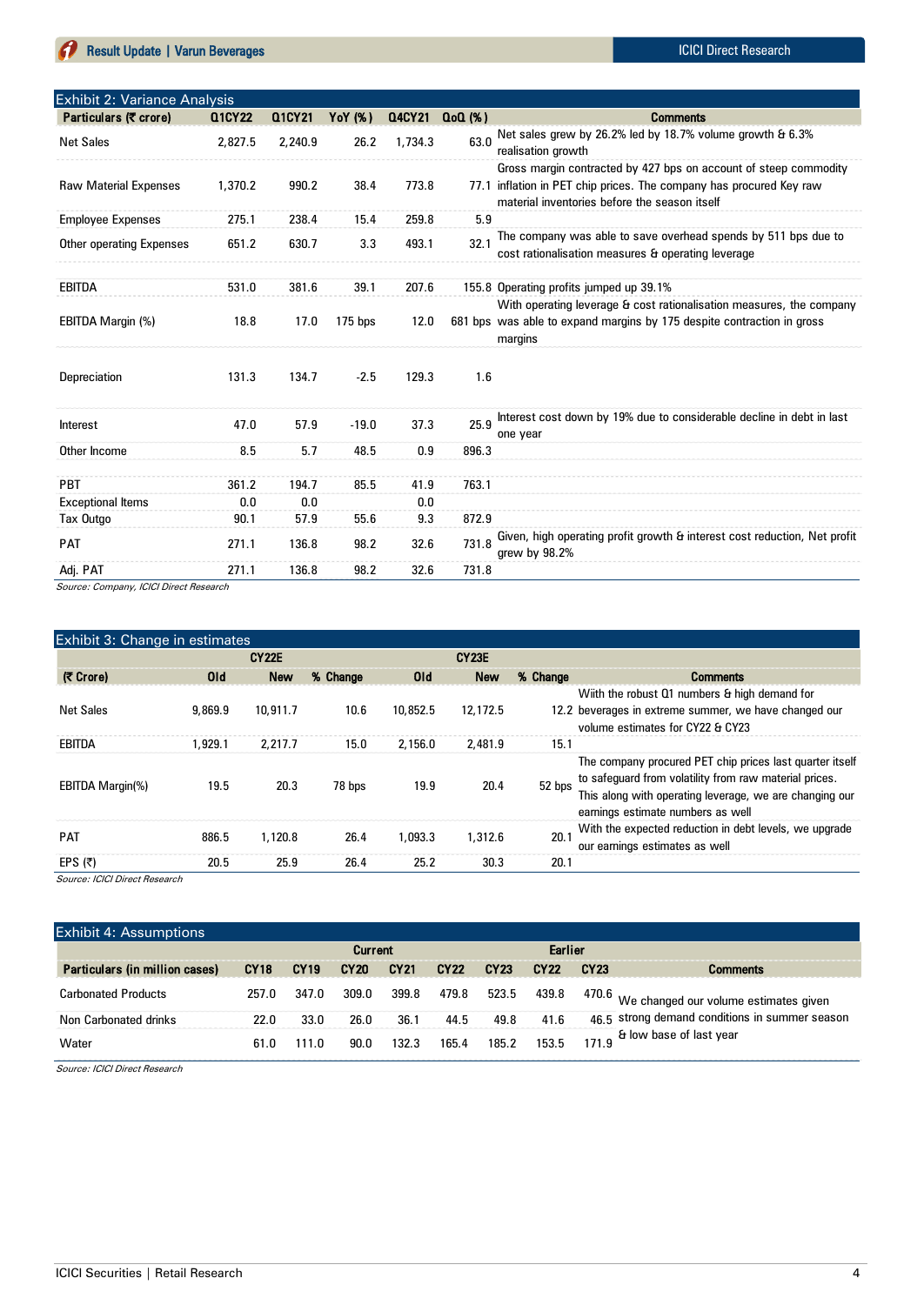# Key Metrics

Exhibit 5: Revenue growth trend (₹ crore)



Exhibit 6: Volume recovery to drive growth



Exhibit 8: EBITDA (₹ crore) & EBITDA growth (%) trend

1,447.7

43.8

1,201.9

-17.0

CY17 CY18 CY19 CY20 CY21 CY22ECY23E

EBITDA (₹ crore) **Example 1** % growth

1,654.6

37.7

34.0

11.9

-30.0 -15.0 0.0 15.0 30.0 45.0 60.0

Source: Company, ICICI Direct Research

### Exhibit 7: Raw material to sales & EBITDA margins (%)



Raw material as % of sales **EBITDA** margin (%)

Source: Company, ICICI Direct Research

# Exhibit 9: Earnings to grow on low base in CY21E ( $\bar{\tau}$  crore)



Source: Company, ICICI Direct Research

Source: Company, ICICI Direct Research

835.9

5.0

0.0 400.0 800.0 1,200.0 1,600.0 2,000.0

1,006.6

20.4

**College** 

### Exhibit 10: Return ratio trend (%)



Source: Company, ICICI Direct Research

| <b>Exhibit 11: Valuation</b> |              |                   |            |               |       |           |             |             |  |  |
|------------------------------|--------------|-------------------|------------|---------------|-------|-----------|-------------|-------------|--|--|
|                              | <b>Sales</b> | Growth            | <b>EPS</b> | <b>Growth</b> | РE    | EV/EBITDA | <b>RoNW</b> | <b>RoCE</b> |  |  |
|                              | (₹ cr)       | (%)               | にり         | (% )          | (x)   | (x)       | (%)         | (% )        |  |  |
| <b>CY20</b>                  | 6450.1       | $-9.5$            | 8.4        | $-48.9$       | 126.7 | 40.3      | 10.3        | 10.9        |  |  |
| CY21                         | 8823.2       | 36.8              | 17.2       | 106.1         | 61.5  | 29.1      | 18.3        | 17.1        |  |  |
| CY <sub>27</sub> F           | 10911.7      | 23.7              | 25.9       | 50.2          | 40.9  | 21.2      | 22.8        | 25.6        |  |  |
| CY <sub>23</sub> E           | 12172.5      | 11 6 <sup>"</sup> | 30.3       | 171           | 34.9  | 18.6      | 23.0        | 29.7        |  |  |

Source: Company, ICICI Direct Research

**Result Update | Varun Beverages International Activities International Activities ICICI Direct Research**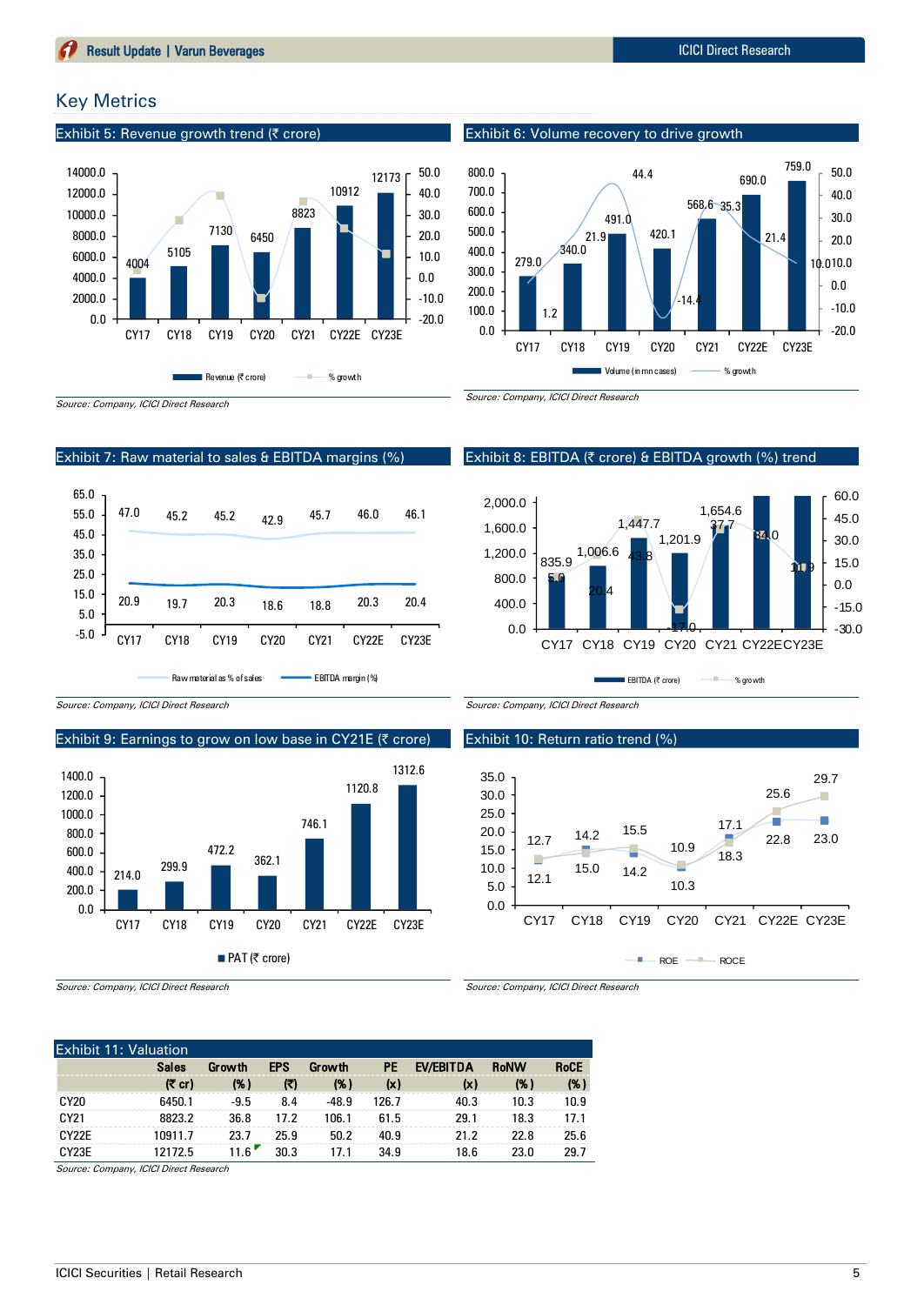# Financial Summary

| <b>Exhibit 12: Profit and loss statement</b> |             |             |                    | ₹ crore      |
|----------------------------------------------|-------------|-------------|--------------------|--------------|
|                                              | <b>CY20</b> | <b>CY21</b> | CY <sub>22</sub> E | <b>CY23E</b> |
| <b>Total operating Income</b>                | 6450.1      | 8823.2      | 10911.7            | 12172.5      |
| Growth (%)                                   | $-9.5$      | 36.8        | 23.7               | 11.6         |
| <b>Raw Material Expenses</b>                 | 2763.9      | 4034.7      | 5014.0             | 5610.4       |
| <b>Employee Expenses</b>                     | 889.7       | 1007.7      | 1200.3             | 1339.0       |
| <b>Marketing Expenses</b>                    | 0.0         | 0.0         | 167.0              | 186.2        |
| Other expenses                               | 1594.6      | 2126.2      | 2312.9             | 2555.1       |
| <b>Total Operating Expenditure</b>           | 5248.3      | 7168.6      | 8694.1             | 9690.6       |
| <b>EBITDA</b>                                | 1,201.9     | 1,654.6     | 2,217.7            | 2,481.9      |
| Growth (%)                                   | $-17.0$     | 37.7        | 34.0               | 11.9         |
| Depreciation                                 | 528.7       | 531.3       | 596.5              | 630.6        |
| Interest                                     | 281.1       | 184.7       | 149.0              | 124.2        |
| Other Income                                 | 37.0        | 67.9        | 42.5               | 46.7         |
| <b>PBT</b>                                   | 429.0       | 1006.6      | 1514.6             | 1773.8       |
| <b>Total Tax</b>                             | 5.2         | 260.6       | 393.8              | 461.2        |
| Minority interest                            | 0.0         | 0.0         | 0.0                | 0.0          |
| <b>Profit from Associates</b>                | 4.8         | 0.0         | 0.0                | 0.0          |
| PAT                                          | 428.6       | 746.1       | 1,120.8            | 1,312.6      |
| Growth (%)                                   | $-23.3$     | 106.1       | 50.2               | 17.1         |
| EPS $(5)$                                    | 8.4         | 17.2        | 25.9               | 30.3         |

| Exhibit 13: Cash flow statement<br>₹ crore |             |            |                    |                   |  |  |  |  |  |  |
|--------------------------------------------|-------------|------------|--------------------|-------------------|--|--|--|--|--|--|
| (Year-end March)                           | <b>CY20</b> | CY21       | CY <sub>22</sub> E | CY <sub>23E</sub> |  |  |  |  |  |  |
| <b>Profit After Tax</b>                    | 599.6       | 968.9      | 1,269.8            | 1,436.8           |  |  |  |  |  |  |
| Add: Depreciation                          | 523.2       | 531.3      | 596.5              | 630.6             |  |  |  |  |  |  |
| (Inc)/dec in Current Assets                | $-98.6$     | $-596.8$   | 244.3              | $-226.9$          |  |  |  |  |  |  |
| Inc/(dec) in CL and Provisions             | $-12.3$     | 328.1      | $-240.7$           | 252.2             |  |  |  |  |  |  |
| CF from operating activities               | 1,012.0     | 1,231.4    | 1,870.0            | 2,092.6           |  |  |  |  |  |  |
| (Inc)/dec in Investments                   | 107.4       | 0.0        | 0.0                | 0.0               |  |  |  |  |  |  |
| (Inc)/dec in LT loans & advances           | 0.0         | 0.0        | 0.0                | 0.0               |  |  |  |  |  |  |
| (Inc)/dec in Fixed Assets                  | $-535.6$    | $-815.4$   | $-186.7$           | $-579.3$          |  |  |  |  |  |  |
| <b>Others</b>                              | 8.7         | $-87.7$    | 0.0                | 0.0               |  |  |  |  |  |  |
| CF from investing activities               | $-471.1$    | $-1.010.6$ | $-186.7$           | $-579.3$          |  |  |  |  |  |  |
| Issue/(Buy back) of Equity                 | 0.0         | 0.0        | 0.0                | 0.0               |  |  |  |  |  |  |
| Inc/(dec) in loan funds                    | $-470.9$    | 109.7      | $-1,200.0$         | $-900.0$          |  |  |  |  |  |  |
| Dividend paid & dividend tax               | $-72.2$     | $-108.3$   | $-280.2$           | $-525.0$          |  |  |  |  |  |  |
| <b>Others</b>                              | $-277.4$    | $-179.1$   | $-149.0$           | $-124.2$          |  |  |  |  |  |  |
| CF from financing activities               | $-573.7$    | -177.7     | $-1,720.0$         | $-1,521.9$        |  |  |  |  |  |  |
| Net Cash flow                              | $-32.8$     | 43.1       | $-36.7$            | $-8.6$            |  |  |  |  |  |  |
| Opening Cash                               | 138.0       | 104.6      | 150.8              | 114.0             |  |  |  |  |  |  |
| Other Bank balance                         | 85.5        | 185.9      | 185.9              | 185.9             |  |  |  |  |  |  |
| Closing Cash                               | 104.6       | 150.8      | 114.0              | 105.4             |  |  |  |  |  |  |
| Source: Company, ICICI Direct Research     |             |            |                    |                   |  |  |  |  |  |  |

Source: Company, ICICI Direct Research

| Exhibit 14: Balance Sheet       |             |             |              |          |  |  |  |  |  |
|---------------------------------|-------------|-------------|--------------|----------|--|--|--|--|--|
| (Year-end March)                | <b>CY20</b> | <b>CY21</b> | <b>CY22E</b> | CY23E    |  |  |  |  |  |
| <b>Liabilities</b>              |             |             |              |          |  |  |  |  |  |
| <b>Equity Capital</b>           | 288.7       | 433.0       | 433.0        | 433.0    |  |  |  |  |  |
| <b>Reserve and Surplus</b>      | 3235.3      | 3646.9      | 4487.5       | 5275.1   |  |  |  |  |  |
| <b>Total Shareholders funds</b> | 3524.0      | 4079.9      | 4920.5       | 5708.1   |  |  |  |  |  |
| LT Borrowings & Provisions      | 1979.6      | 1813.3      | 1013.3       | 263.3    |  |  |  |  |  |
| Deferred Tax Liability          | 225.9       | 311.1       | 326.7        | 343.0    |  |  |  |  |  |
| <b>Total Liabilities</b>        | 6023.4      | 6561.6      | 6480.2       | 6545.1   |  |  |  |  |  |
| <b>Assets</b>                   |             |             |              |          |  |  |  |  |  |
| <b>Gross Block</b>              | 8,542.5     | 8,974.6     | 9,621.2      | 10,171.2 |  |  |  |  |  |
| Less: Acc Depreciation          | 2,715.4     | 3,246.6     | 3,843.1      | 4,473.8  |  |  |  |  |  |
| <b>Net Block</b>                | 5,827.2     | 5,728.0     | 5,778.1      | 5,697.5  |  |  |  |  |  |
| <b>Capital WIP</b>              | 66.8        | 496.6       | 50.0         | 50.0     |  |  |  |  |  |
| <b>Net Intangible Assets</b>    | 557.2       | 558.6       | 586.5        | 615.8    |  |  |  |  |  |
| Non-current Investments         | 0.1         | 0.8         | 0.8          | 0.8      |  |  |  |  |  |
| Goodwill                        | 24.2        | 24.2        | 24.2         | 24.2     |  |  |  |  |  |
| <b>Current Assets</b>           |             |             |              |          |  |  |  |  |  |
| Inventory                       | 928.8       | 1.448.1     | 1,060.9      | 1,183.4  |  |  |  |  |  |
| <b>Debtors</b>                  | 241.8       | 221.2       | 272.8        | 304.3    |  |  |  |  |  |
| <b>Loans and Advances</b>       | 10.0        | 9.5         | 303.1        | 338.1    |  |  |  |  |  |
| <b>Other Current Assets</b>     | 251.8       | 301.9       | 24.2         | 27.1     |  |  |  |  |  |
| Cash                            | 104.6       | 150.8       | 114.0        | 105.4    |  |  |  |  |  |
| <b>Deferred Tax Assests</b>     | 11.0        | 2.4         | 2.4          | 2.4      |  |  |  |  |  |
| <b>Current Liabilities</b>      |             |             |              |          |  |  |  |  |  |
| <b>Creditors</b>                | 511.4       | 711.8       | 727.4        | 811.5    |  |  |  |  |  |
| Provisions                      | 33.2        | 49.7        | 90.9         | 101.4    |  |  |  |  |  |
| Short term debt & other CL      | 1,886.5     | 2,244.8     | 1,592.5      | 1,600.1  |  |  |  |  |  |
| <b>Application of Funds</b>     | 6.023.4     | 6,561.6     | 6,480.2      | 6,545.1  |  |  |  |  |  |

(Year-end March) CY20 CY21 CY22E CY23E Per share data (₹) EPS 8.4 17.2 25.9 30.3 Cash EPS 20.6 29.5 39.7 44.9 BV 81.4 94.2 113.6 131.8 DPS 1.7 2.5 6.5 12.1 Cash Per Share 62.7 75.0 88.7 103.3 Operating Ratios (% ) EBITDA Margin 18.6 18.8 20.3 20.4 PBT / Total Operating income 5.6 11.4 13.9 14.6 PAT Margin 5.6 8.5 10.3 10.8 Inventory days 52.6 59.9 35.5 35.5 Debtor days 13.7 9.2 9.1 9.1 Creditor days 28.9 29.4 24.3 24.3 Return Ratios (% ) RoE 10.3 18.3 22.8 23.0 RoCE 10.9 17.1 25.6 29.7 Valuation Ratios (x) P/E 126.7 61.5 40.9 34.9 EV / EBITDA 40.3 29.1 21.2 18.6 EV / Net Sales 7.5 5.5 4.3 3.8 Market Cap / Sales 7.1 5.2 4.2 3.8 Price to Book Value 13.0 11.2 9.3 8.0 Solvency Ratios Debt/EBITDA 2.2 1.5 0.6 0.1 Debt / Equity 0.8 0.6 0.3 0.1 Current Ratio 0.7 0.7 0.8 0.8 Quick Ratio 0.2 0.1 0.3 0.3

Source: Company, ICICI Direct Research

Source: Company, ICICI Direct Research

Exhibit 15: Key ratios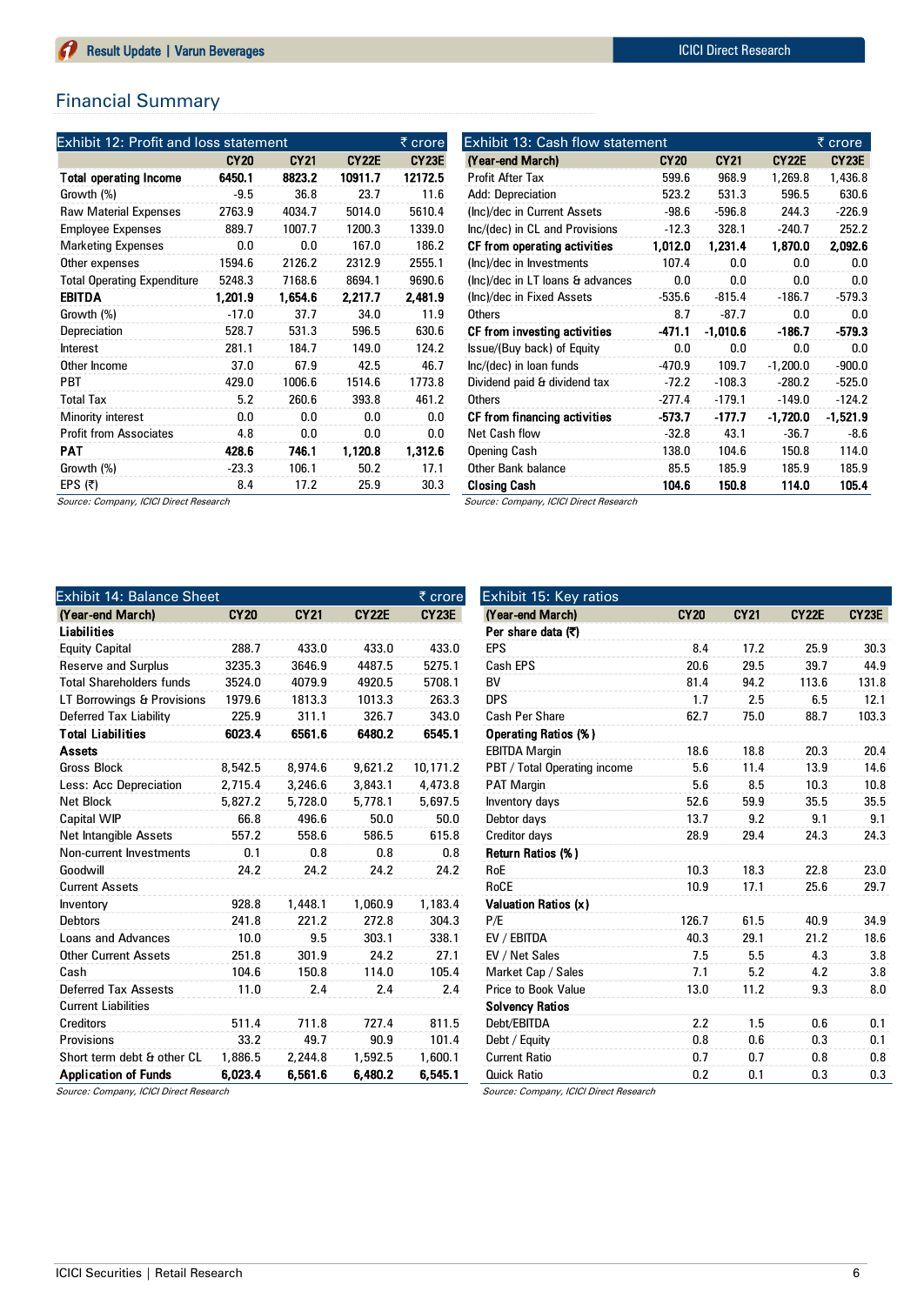Exhibit 16: ICICI Direct coverage universe (FMCG) CMP TP M Cap (₹) (₹) Rating (₹ Cr) FY22E FY23E FY24E FY22E FY23E FY24E FY23E FY24E FY22E FY23E FY24E FY22E FY23E FY24E Colgate (COLPAL) 1,647 1,575 Hold 37,937 38.5 40.8 45.0 42.8 40.3 36.6 7.4 6.8 6.2 109.6 112.7 116.7 84.9 86.6 89.7 Dabur India (DABIND) 572 745 Buy 98,242 10.9 12.2 13.6 52.7 47.0 42.1 8.9 8.1 7.3 26.0 27.3 27.8 22.7 23.2 23.2 Hindustan Unilever (HINLEV) 2,242 2,200 Hold 503,770 37.5 39.5 43.6 59.7 56.8 51.4 10.0 9.1 8.5 20.2 21.9 24.2 18.1 19.1 21.2 ITC Limited (ITC) 261 260 Hold 287,822 12.6 14.6 16.2 20.8 17.9 16.1 5.0 4.8 4.3 32.4 35.9 38.5 25.0 27.7 29.6 Jyothy Lab (JYOLAB) 154 150 Hold 5,133 4.2 6.2 6.5 36.2 24.7 23.6 2.3 2.2 2.0 19.1 26.6 28.0 16.5 23.1 23.7 Marico (MARLIM) 543 550 Buy 60,768 10.0 11.4 12.3 54.0 47.5 43.9 6.3 5.9 5.5 42.6 47.5 49.1 38.4 41.4 42.7 Nestle (NESIND) 18,428 19,050 Hold 175,243 222.4 252.9 291.6 82.8 72.9 63.2 12.0 10.8 9.8 58.7 58.8 62.9 111.3 110.4 111.8 Tata Consumer Products (TAT 812 910 Buy 70,404 11.7 14.1 16.2 69.2 57.7 50.1 5.6 5.1 4.7 8.9 9.9 10.8 7.2 8.3 9.2 VST Industries (VSTIND) 3,254 3,425 Hold 4,986 229.3 252.9 290.5 14.2 12.9 11.2 4.2 3.9 3.6 39.2 44.6 50.6 30.0 33.4 37.8 Varun Beverage (VARBEV) 1,059 1,300 Buy 45,860 17.2 25.9 30.3 61.5 40.9 34.9 5.2 4.2 3.8 17.1 25.6 29.7 18.3 22.8 23.0 Zydus Wellness (ZYDWEL) 1,682 2,200 Buy 10,819 51.4 62.6 73.0 32.7 26.9 23.0 5.3 4.8 4.3 6.7 8.0 9.1 6.9 8.3 9.4  $EPS$  (₹) P/E (x) Price/Sales (x) RoCE (%) RoE (%)

Source: Bloomberg, ICICI Direct Research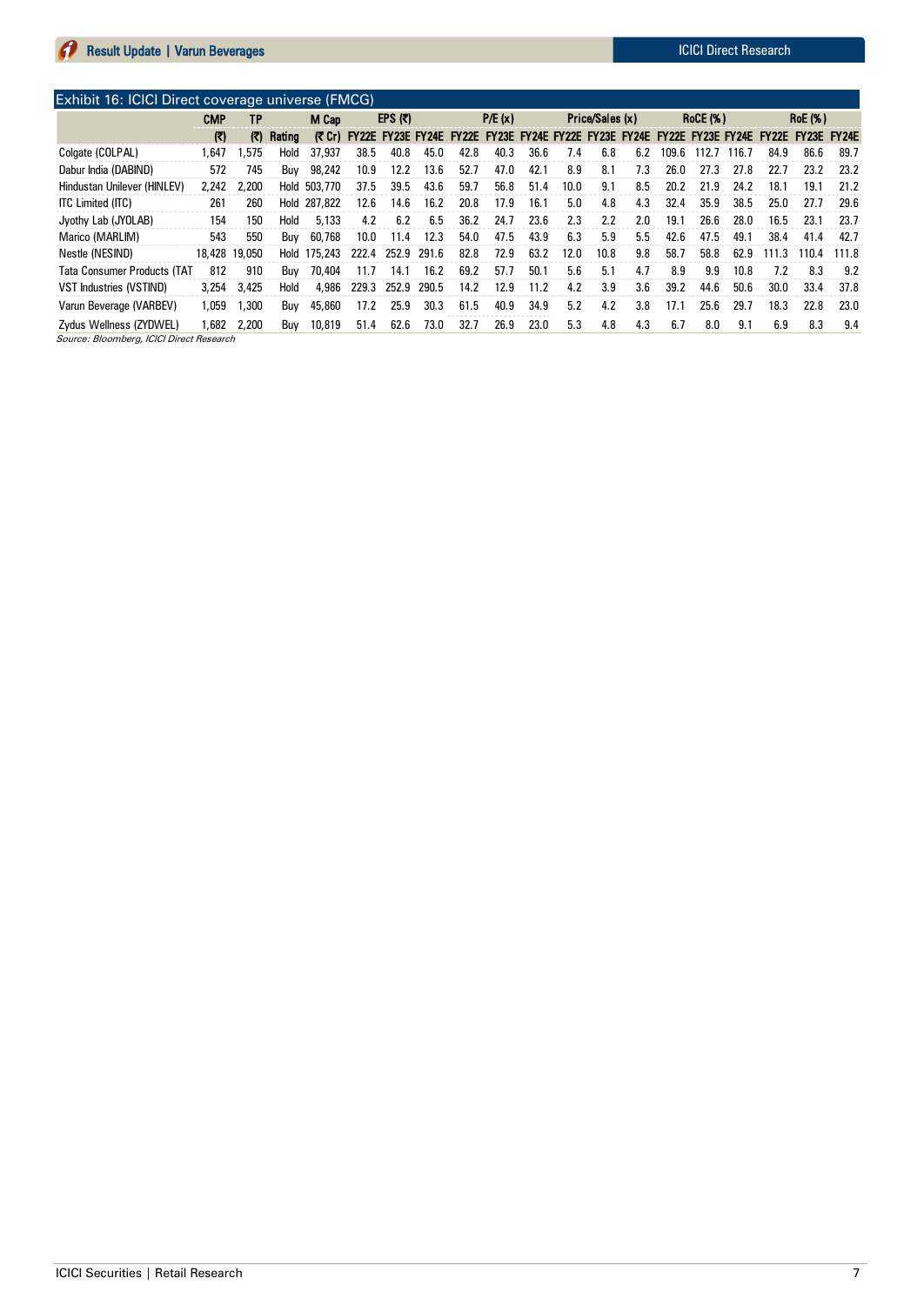# RATING RATIONALE

ICICI Direct endeavors to provide objective opinions and recommendations. ICICI Direct assigns ratings to its stocks according -to their notional target price vs. current market price and then categorizes them as Buy, Hold, Reduce and Sell. The performance horizon is two years unless specified and the notional target price is defined as the analysts' valuation for a stock

Buy: >15% Hold: -5% to 15%; Reduce: -15% to -5%; Sell: <-15%



ICICI Direct Research Desk, ICICI Securities Limited, 1st Floor, Akruti Trade Centre, Road No 7, MIDC, Andheri (East) Mumbai – 400 093 research@icicidirect.com

Pankaj Pandey **Head – Research head pankaj.pandey@icicisecurities.com**